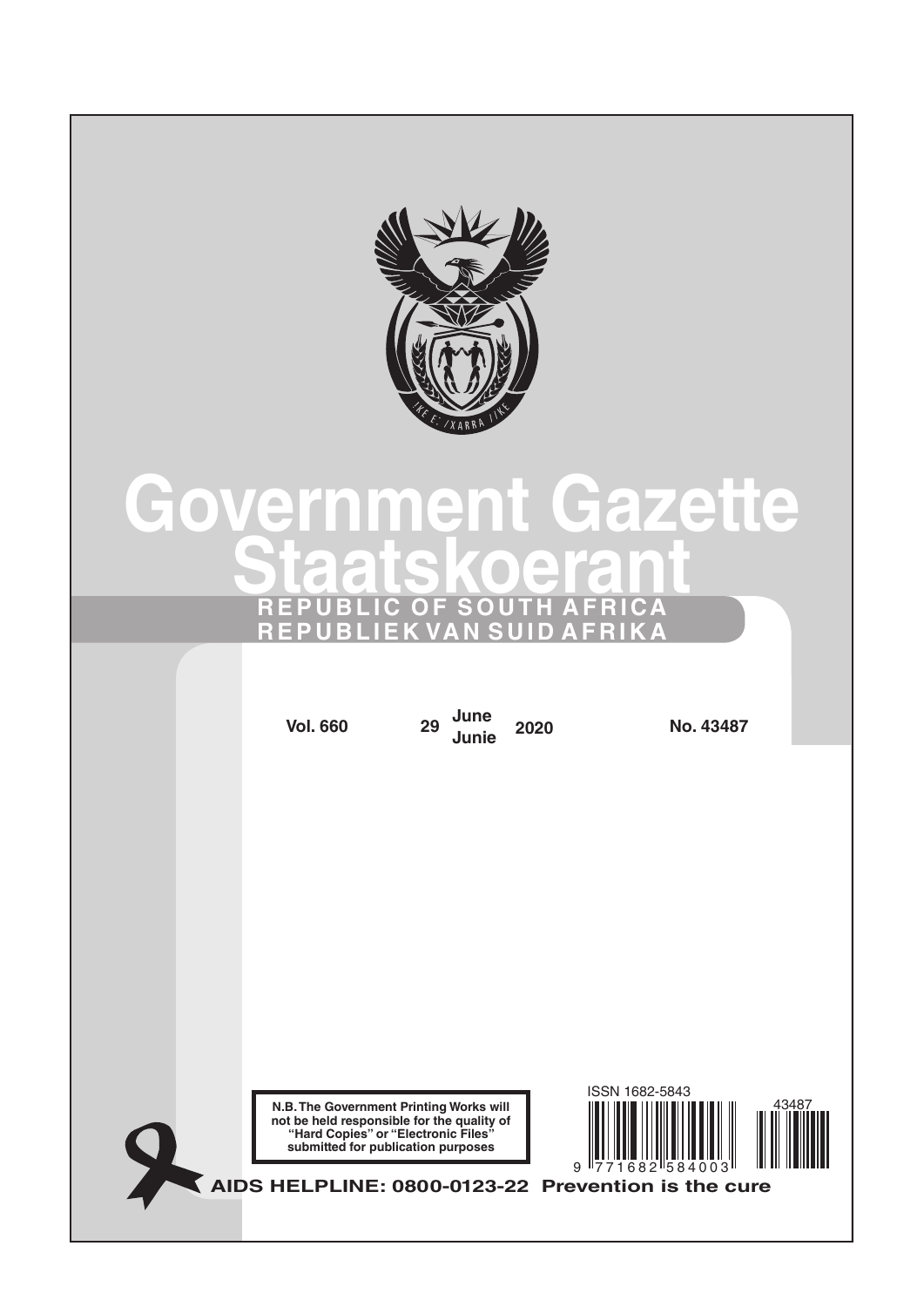# **IMPORTANT NOTICE:**

**The GovernmenT PrinTinG Works Will noT be held resPonsible for any errors ThaT miGhT occur due To The submission of incomPleTe / incorrecT / illeGible coPy.**

**no fuTure queries Will be handled in connecTion WiTh The above.**

#### **Contents**

General Notices • Algemene Kennisgewings **Tourism, Department of/ Toerisme, Departement van** *Page Gazette No. No. No.*

| 356 | Disaster Management Act (57/2002): Directions on Risk Adjusted Stategy for Tourism Facilities, Services and       |       |    |
|-----|-------------------------------------------------------------------------------------------------------------------|-------|----|
|     | Products issued in terms of Regulation 4 (10) of the Regulations made under Section 27 (2) of the Act, Guidelines |       |    |
|     |                                                                                                                   | 43487 | -3 |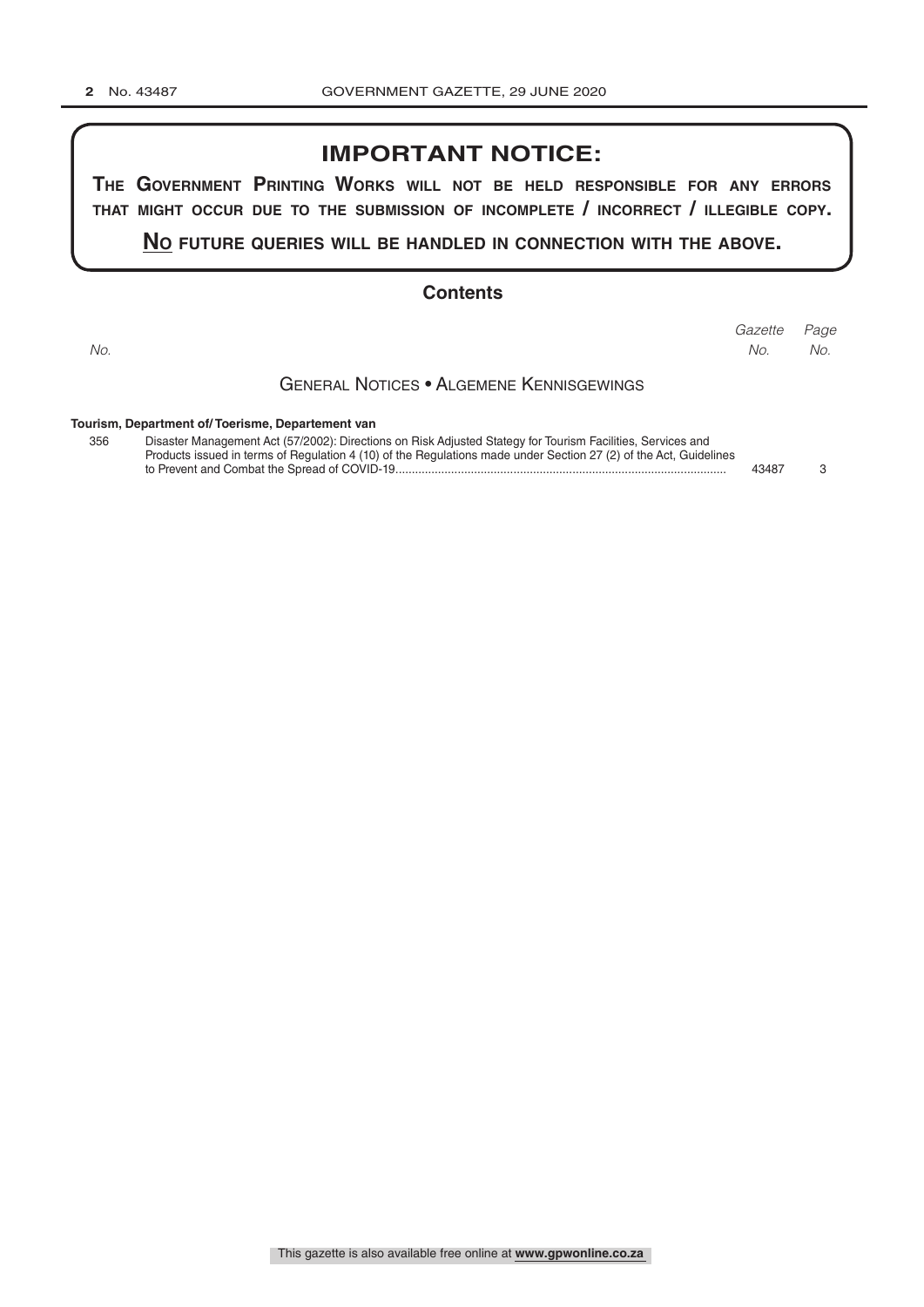# General Notices • Algemene Kennisgewings

# **DEPARTMENT OF TOURISM NOTICE 356 OF 2020**

DIRECTIONS ON RISK ADJUSTED STRATEGY FOR TOURISM FACILITIES, SERVICES AND PRODUCTS ISSUED IN TERMS OF REGULATION 4(I0)) OF THE REGULATIONS MADE UNDER SECTION 27(2) OF THE DISASTER MANAGEMENT ACT, 2002 (ACT NO. 57 OF 2002), GUIDELINES TO PREVENT AND COMBAT THE SPREAD OF COVID-19.

Ms Mmamoloko Kubayi-Ngubane, the Minister of Tourism, hereby, in terms of regulation 4(10) of the Regulations made in terms of section 27(2) of the Disaster Management Act, 2002 (Act No. 57 of 2002). and published in the Government Gazette No.43258, Government Notice No. R480 of 29 April 2020 as amended, issue the Directions set out in the Schedule hereto in order to combat, mitigate and manage the spread of COVID-19 pandemic, under specified conditions.

**MS. MMAMOLOKO KUBAYI-NGUBANE, MP** MINISTER OF TOURISM  $DATE: 2800$   $200$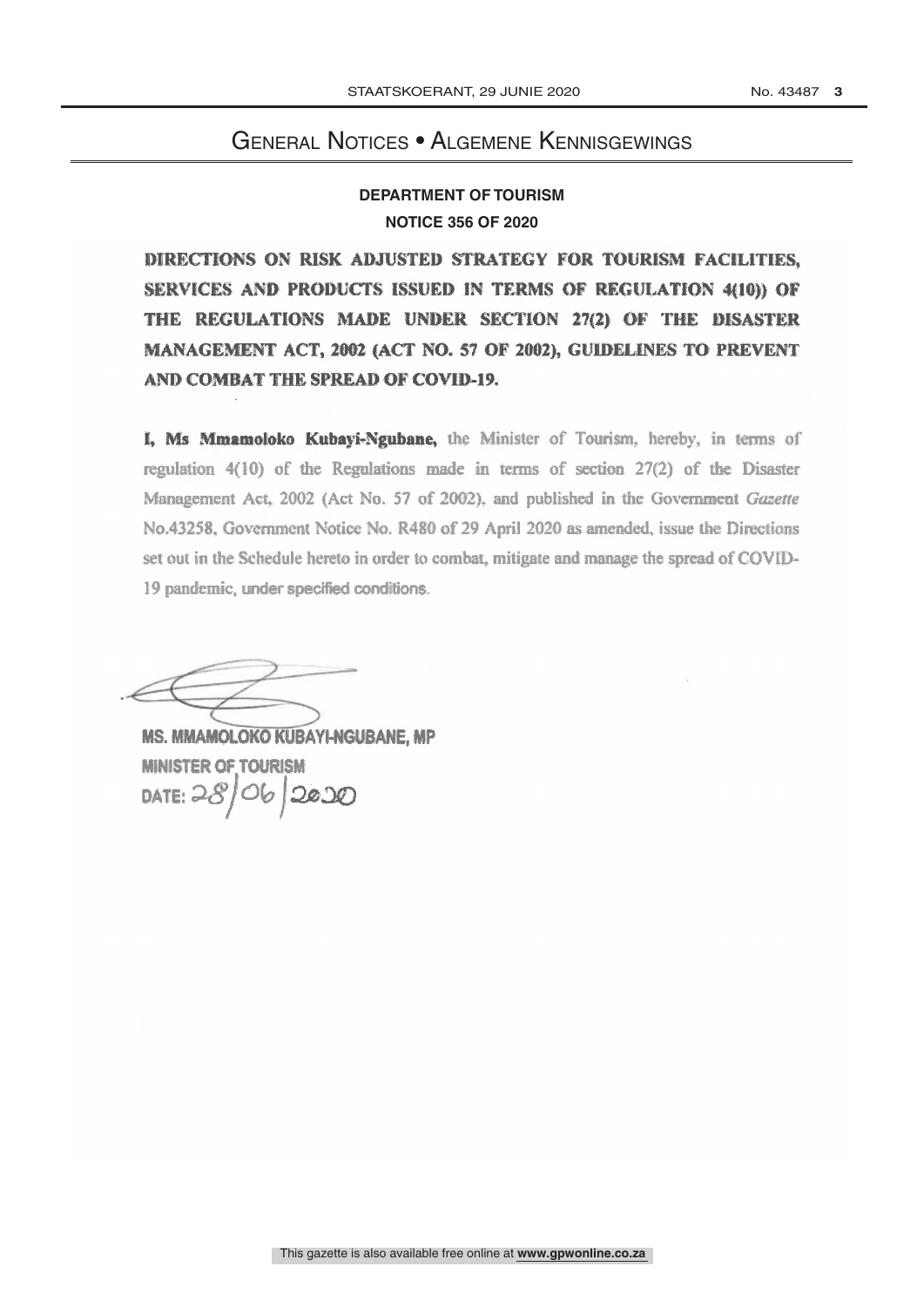# **Schedule**

# **Definitions**

 $\mathbf{1}$ . In this Schedule unless the context indicates otherwise-

"Minister" means the Cabinet member responsible for tourism;

"Regulations" means the regulations made in terms of section 27(2) of the Disaster Management Act, 2002 (Act No. 57 of 2002) and published in Government Gazette No.43258, Government Notice No. R.480 of 29 April 2020 as amended from time to time.

# OBJECTIVES OF THE DIRECTIONS

2. The objectives of these Directions is to establish an environment that combats and mitigates the spread of COVID -19, for the benefit of employers, employees, guests, visitors, passengers and customers in the following tourism sectors:

- (a) Restaurants, fast food outlets and coffee shops;
- (b) Lodges, bed and breakfast, time -share facilities and resorts and guest houses;
- (c) Self -drive Excursions;
- (d) Conference and meeting venues; and
- (e) Casinos.

# Withdrawal

3. (a) The Directions published in Government Notice No. 235 of 3 April 2020are hereby withdrawn.

(b) Despite the withdrawal of the Directions referred to in subparagraph (a), anything done in terms of such Directions remains valid.

(c) Requests submitted by establishments rendering services related to the lockdown to the Department of Tourism for approval in terms of paragraph 2.1.4 of the Directions referred to in subparagraph (a), as at the date of publication of this Notice, are approved on condition that the establishments comply with the Regulations and the applicable Directions issued in terms of the Regulations.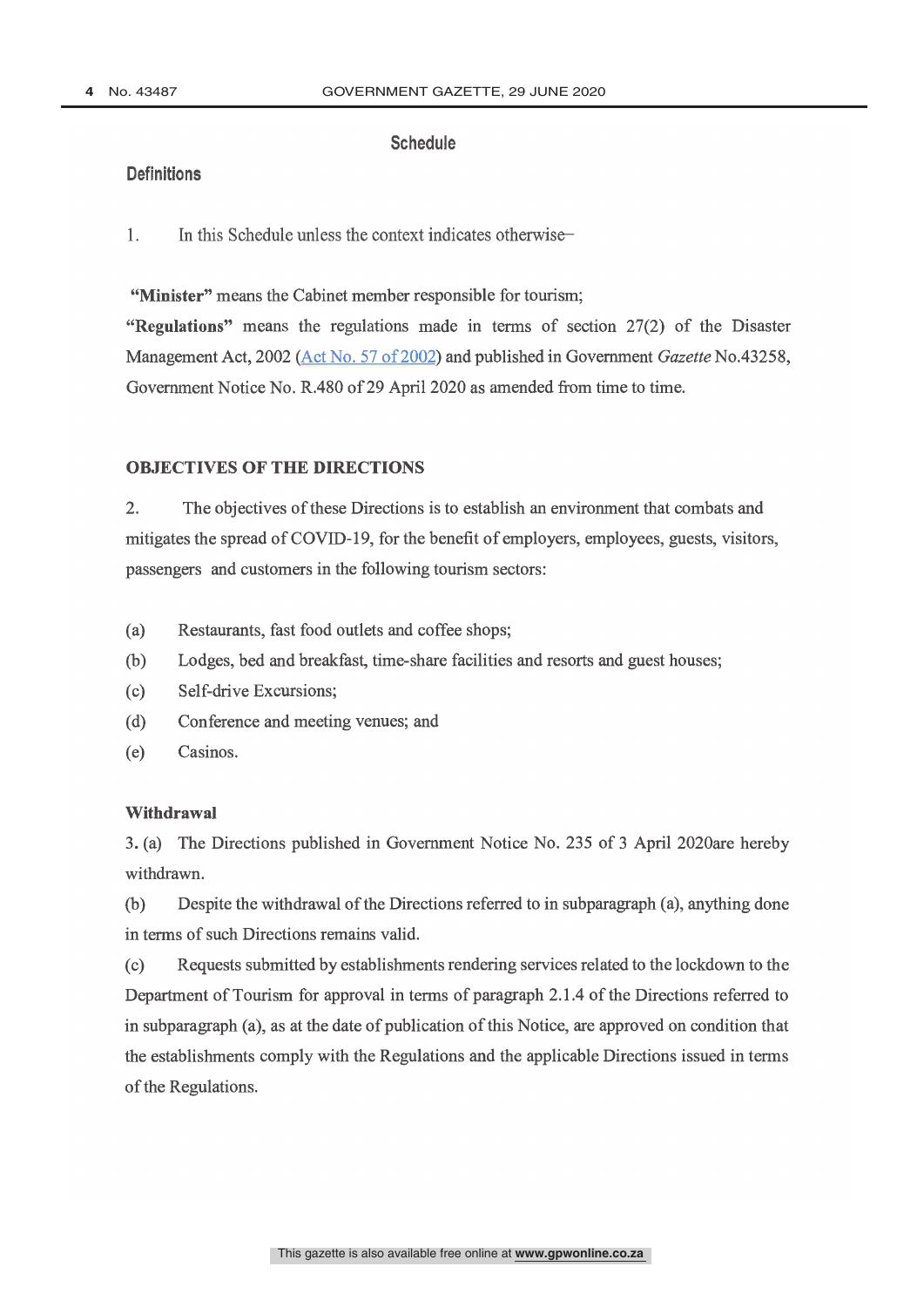# Directions on Health and Safety Measures in Workplaces

4. These Directions must be read with the Regulations and Directions issued from time to time in respect of hygienic workplace conditions and the potential exposure of employees to COVID -19, including the COVID-19 Occupational Health and Safety Measures in Workplaces Directions issued by the Minister of Employment and Labour and published in Government Notice No. 479 of 29 April 2020 as amended.

### DIRECTIONS FOR RESTAURANTS, FAST FOOD OUTLETS AND COFFEE SHOPS

5. Restaurants, fast food outlets and coffee shops must comply with the following Directions:

#### Records to be kept

- 5.1 Restaurants, fast food outlets and coffee shops must—
- (a) keep a daily record of

(i)) the full names, Identity Number or Passport Number, nationality, nature of position (i.e. temporary, casual or permanent), residential address, and cell phone numbers of employees, delivery persons (including third party delivery agents);

- (ii) every delivery, including the name and address of the person to whom the delivery is made.
- (b) make such record available, should it be required in terms of the Regulations;
- (c) keep the record for the duration of the national state of disaster and retain the record for a period of six weeks after the end of the national state of disaster.

#### Screening, Sanitising and Personal Protective Equipment

5.2 In addition to applying all COVID -19 health protocols, before and during every shift, restaurants, fast food outlets and coffee shops must-

(a) ensure that every employee and delivery person is screened on arrival for shifts and on departing after shifts;

(b) ensure that the workplace, delivery transport, containers, are regularly sanitised and follow cleaning procedures;

(c) provide employees with masks to wear and hand sanitiser;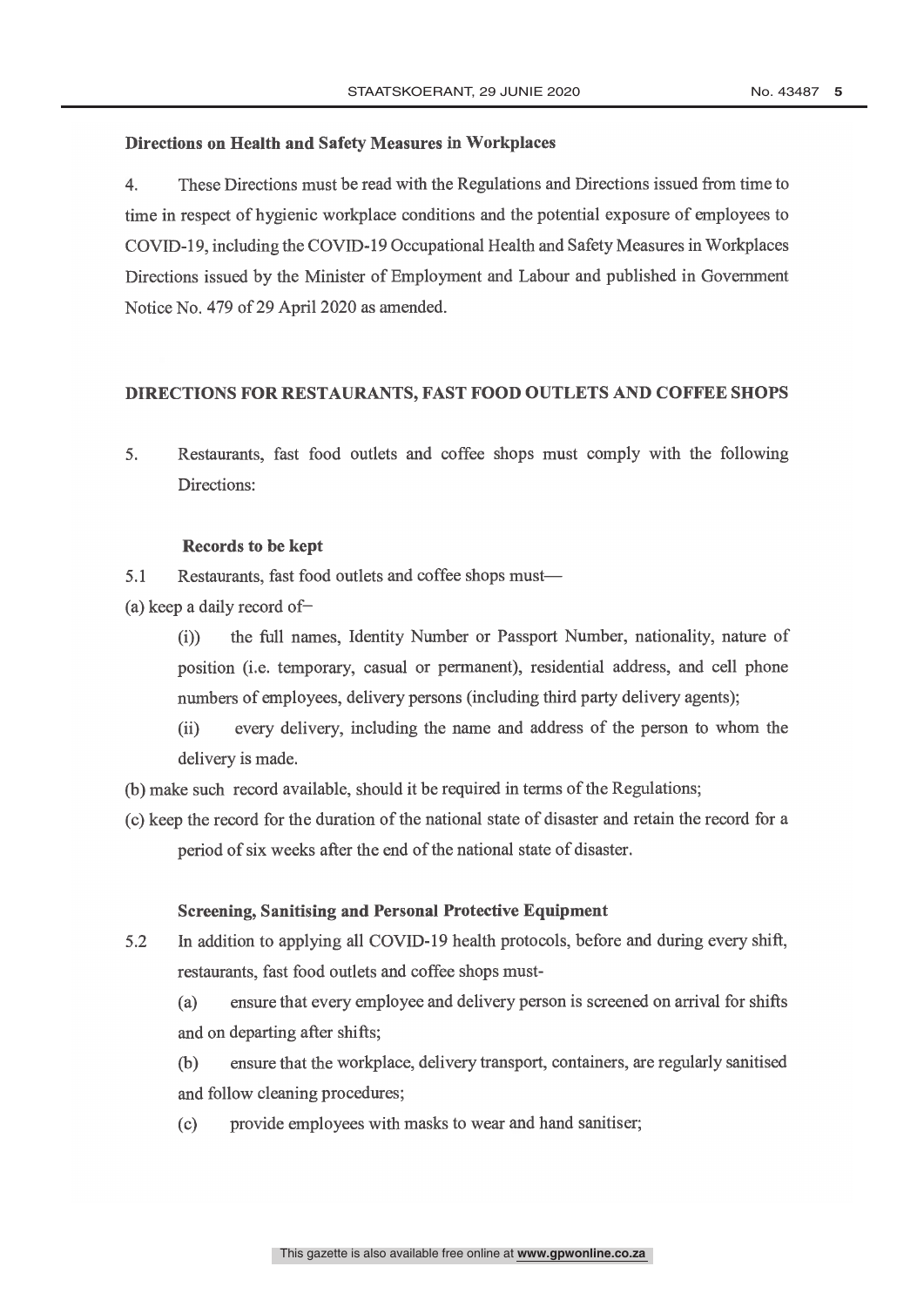(d) ensure that every employee wears the relevant Personal Protective Equipment; and

(e) ensure that delivery persons sanitise before and after handling card or cash payment.

(f) ensure that employees and delivery persons practice hand washing -

- (i) when an employee or a delivery person arrives at a restaurant, fast food outlet or café/coffee shop;
- (ii) before and after every delivery;
- (iii) after touching shared surfaces;
- (iv) after a meal or a break;
- (v) after a bathroom break;
- (vi) after cleaning the restaurant, fast food outlet or cafe; and
- (vii) when the employees and delivery persons leave at the end of a shift;

(g) ensure that where hand washing is impractical, the employees and delivery persons sanitise regularly and sanitise regularly the surface on which they work and the delivery vehicle.

#### Social Distancing, Sanitisation

5.3 Restaurants, fast food outlets and coffee shops must in respect of employees and delivery persons ensure that -

- (a) employees and delivery persons (where applicable), maintain a distance of at least one and a half meters apart at all times;
- (b) employees occupy scullery areas, and use hand wash basins, one at a time;

(c) employees that work in clearly defined spaces stay in their space as far as possible;

(d) employees move about using clear pathways with care and attention not to come in close contact with one another; and

(e) where contact between employees takes place, employees wash hands and go back to safe - spacing as quickly as possible.

# Collections

 $5.4.$ Restaurants, fast food outlets and coffee shops must-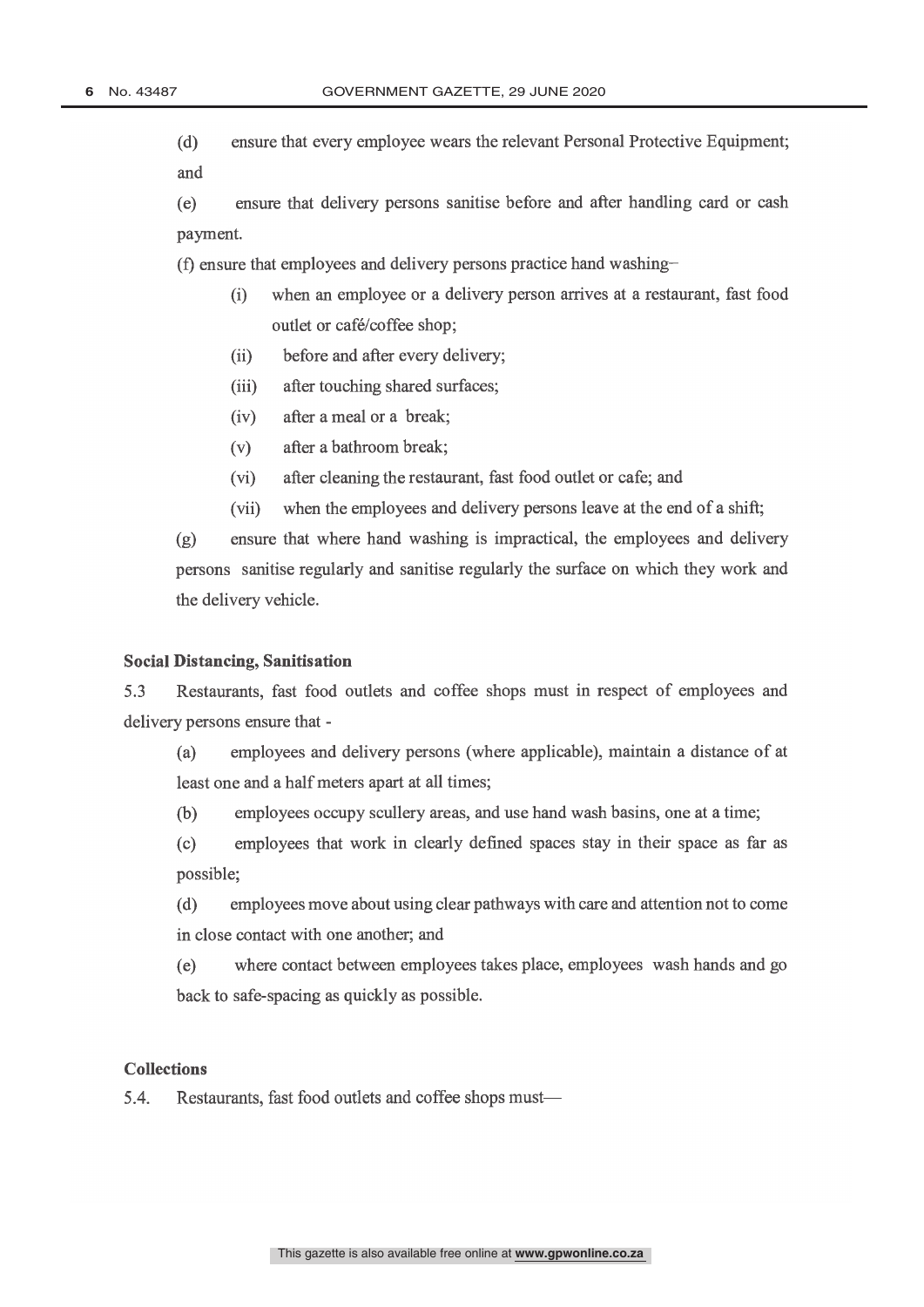- (a) ensure that an area is demarcated for the collection of orders for delivery that is separate from the place where food is prepared; and
- (b)ensure that a contactless pick up zone for customers whose orders are ready to be collected is designated.

# **Deliveries**

- 5.5 Restaurants, fast food outlets and coffee shops must ensure that when taking an order from a customer, the customer is informed to-
- (a) wear a mask when accepting orders from the delivery person; and
- (b) sanitise hands after handling the package.

#### Entry and Sit Down

- 5.6 Restaurants, fast food outlets and coffee shops must, in respect of guests or customers
	- (a) conduct a screening questionnaire and take precautionary measures to protect the person and other persons on the premises. Such measures may include denying such a person access to the premises;

(b) not allow any person onto their premises, if that person is not wearing a cloth mask, or a homemade item that covers the nose and mouth or another appropriate item to cover the nose and mouth;

(c) ensure that customers or guests wear masks at all times while they are on their premises except when eating or drinking;

- (d) ensure that all customers or guests are sanitised before entering the premises;
- (e) demarcate in a visible manner a distance of a line of at least 1.5 (one and a half) meters -
	- (i) from the point of sale or serving counter towards the guest or customer;
	- (ii) between customers or guests queuing next to each where two payment tills are opened;

(f) ensure that customers or guests queue at least one and a half meters apart behind each other or sideways;

(g) remove excess chairs /stools and tables or tables combined to enlarge the floor space while reducing and spreading seat capacity to enforce distancing of one and a half meters between guests or customers; and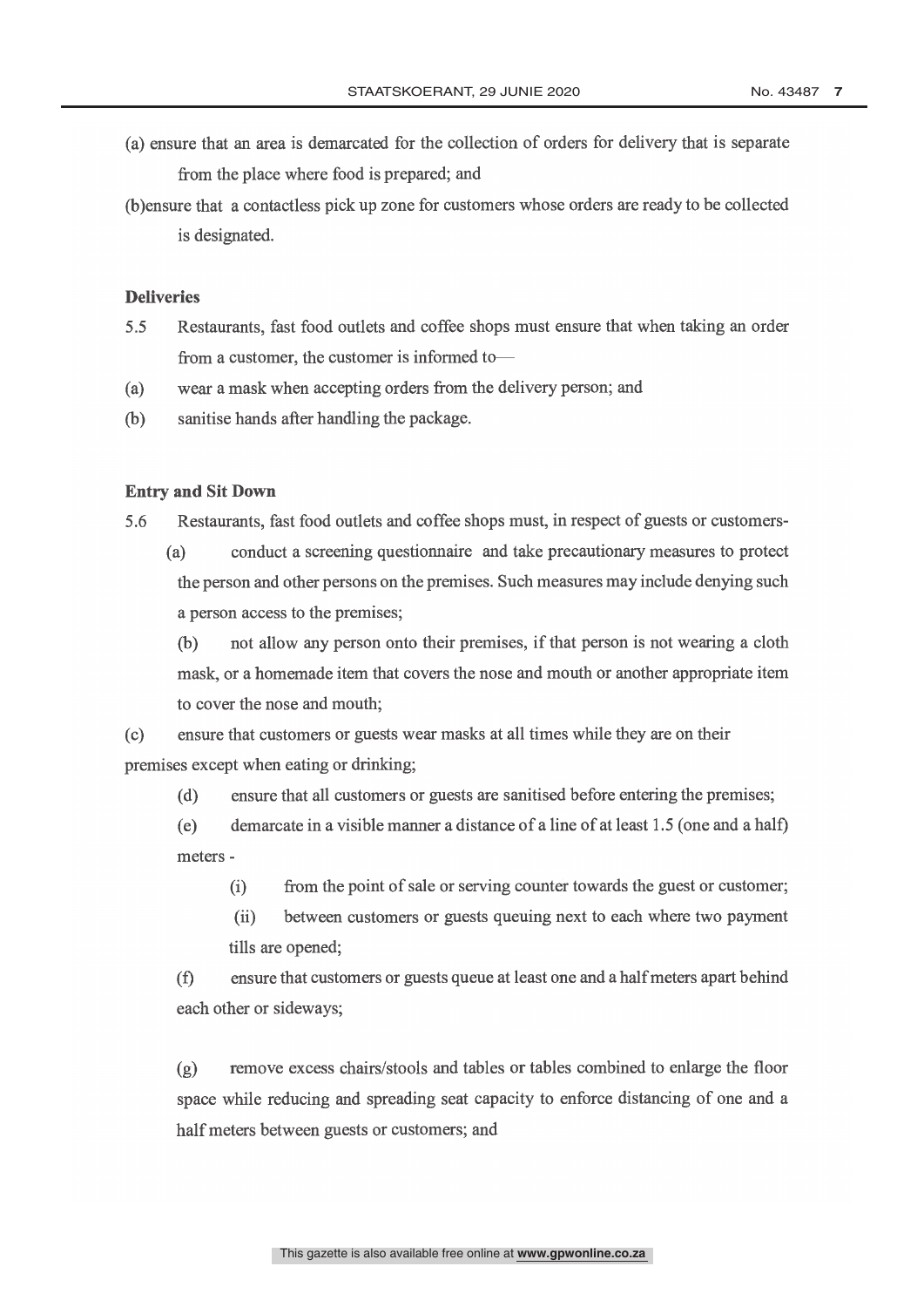(h) consider a reservation system to manage demand, and help ensure that capacity limits are adhered to.

#### FOOD SERVICE

5.7 The following measures must be implemented:

(a) No buffets may be offered to guests for self-service;

(b) Food may only be plated and/or provided in covered single portions; (c) Guests may pickup pre -portioned items and any other buffet service should be handled by food service employees only from behind Perspex or similar protective shields;

(c) Menus to reduce complexity e.g., reduced buffet options, Table d'Hôte meals, offering deli type take - away /grab -and -go style meals and option, with disposable containers, crockery, cups and cutlery should be instituted where possible;

(d) Menus must be replaced with non -touch options or sanitised after each guest use;

(e) Tables must be sanitised before and after each guest use;

(f) Where possible and for instance while taking orders, waiting staff must stand at least a meter from tables;

(g) Where possible, tablecloths should be removed from tables. Only essential items such as salt and pepper, should remain on tables and be sanitised after each guest;

(h) Items on waiting stations must be minimised;

(i) Clearing and cleaning systems with designated containers for different items and sealable refuse containers for food waste must be implemented and used;

(j) Room service must be encouraged in order to limit contact in restaurants.

# DIRECTIONS FOR HOTELS, LODGES, BED AND BREAKFAST, TIME SHARES FACILITIES AND RESORTS AND GUEST HOUSES

6. Hotels, lodges, bed and breakfast, time -share facilities and resorts and guest houses must comply with the following Directions:

#### Records to be kept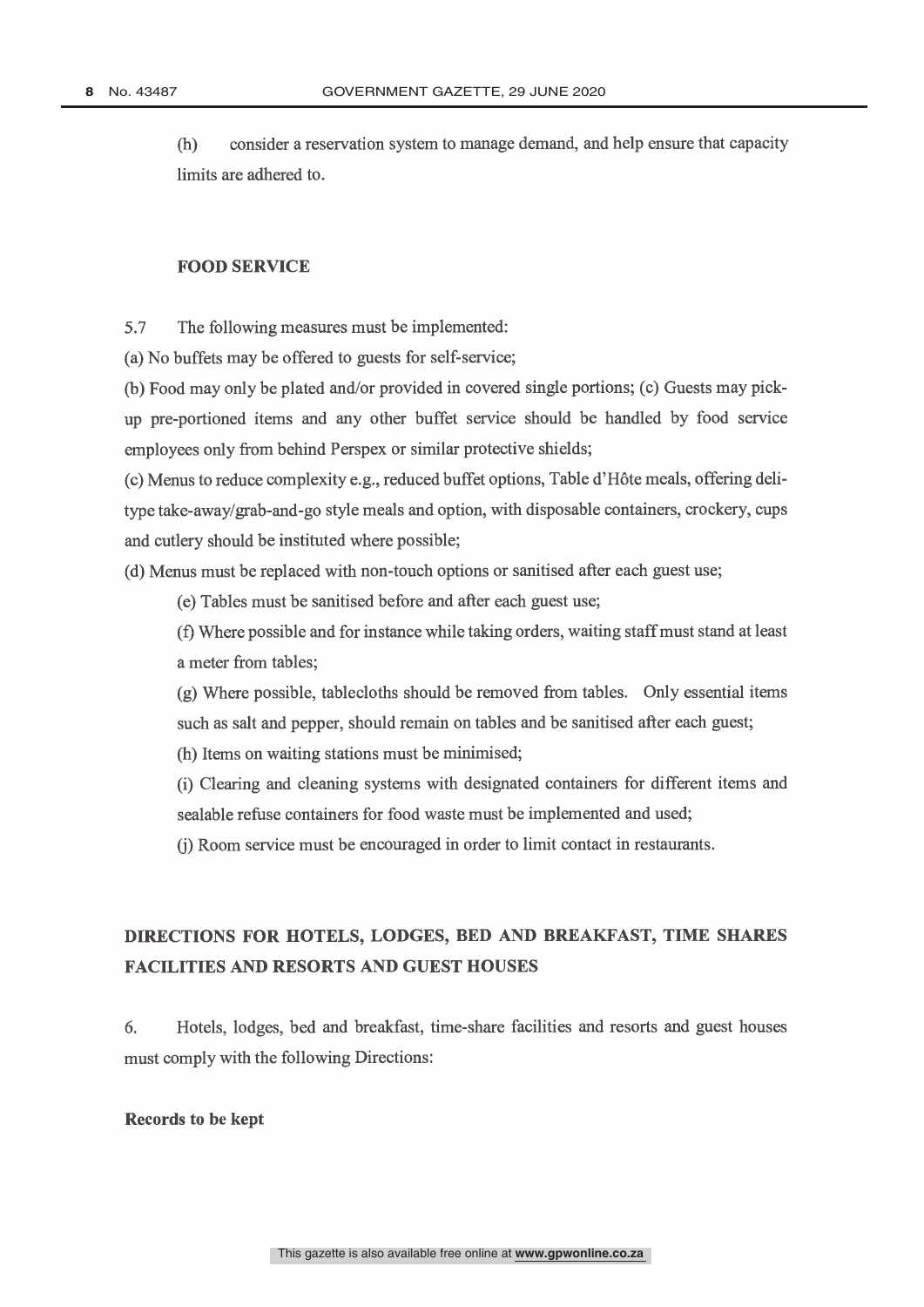6.1 These establishments or facilities must-

(a) keep a daily record of the full names, Identity Number or Passport Number, nationality, nature of position (i.e. temporary, casual or permanent), residential address and cell phone numbers, of all employees and guests. In the case of a guest with multiple stays or of an employee, the record obtained on the first day and as updated when necessary, remains valid for the duration of the stay or of employment;

(b) make such record available, should it be required in terms of the Regulations and by the Minister; and

(c) keep the record for the duration of the national state of disaster and retain the record for a period of six weeks after the end of the national state of disaster.

# Screening, Sanitisation and Masks

6.2 Medium and large businesses and small businesses handling customers/ guests exceeding 50 per day, must—

(a) set up special screening stations just before or after entrances, at the front of queues, to facilitate screening and sanitisation at each and every entry;

(b) conduct a screening questionnaire and take precautionary measures to protect the person and other persons on the premises. Such measures may include denying such a person access to the premises;

(c) where necessary, after screening, isolate a person in a facility within their premises designated for isolation;

(d) ensure that guests wear masks at all times except when --

- (i) in the bedroom; or
- (ii) eating or drinking.

# **Bedrooms**

6.3 The following measures must be implemented:

(a) Where dormitory style bedrooms are used and shared between non-group/non-family members, a maximum number of occupants per room, at approximately 50% of capacity, must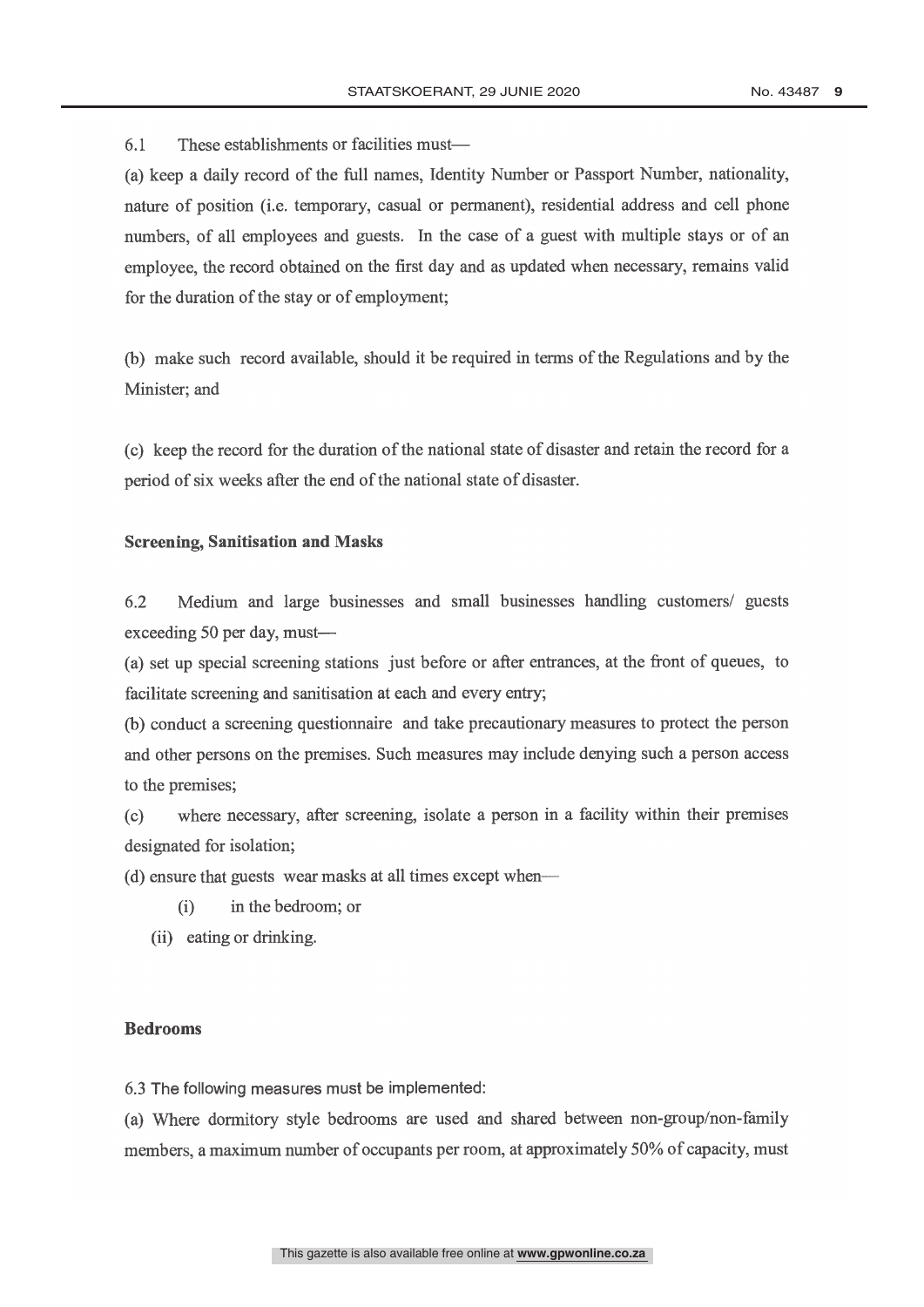be determined with 4 to 5m2 minimum spacing per bed. For example, use of only one bunk bed per bunk bed unit;

(b) Room cleaning and linen change frequencies must be implemented to lower contamination risks to guests and employees;

(c) Turndown service must be eliminated;

(d) All excess softs such as cushions, throws, extra blankets and décor items and other superfluous items must be removed and items such as sewing kits, vanity kits, shoe cleaning kits, irons, and magazines must be made available for guest collection upon request;

(e) In -room hotel guides must be through electronic or disposable options;

(f) Sanitiser must be provided in all guest rooms and units for guest use;

(g) Employees must wear Personal Protective Gear when cleaning bathrooms and may use disposable aprons;

(h) Room cleaning employees must sanitise their hands and shoes and aprons on finishing each room and before entering the next room;

(i) On check -out of a guest, all door handles, surfaces, including phones, TV and radio controls, kettles, curtain pulls/curtain edges, mini-bars, trays, amenity containers and bottles, furniture, and other movable items, wall surfaces close to traffic /seating/bedside areas, and all floors, walls, surfaces and bathroom must be thoroughly cleaned or sanitised with an effective disinfectant and consideration must be given to replacing glasses, cups, teaspoons etc., with disposables, or clean cups, glasses etc., which mus be brought in clean containers from stores.

(j) Room keys or room access cards must be wiped or sanitised after every check -out and before every check-in;

(k) Housekeeping must have sufficient time for thorough deep cleaning of rooms between check -out and check -in;

(1) There must be efficient bedroom ventilation through effective air conditioning and /or opening of windows especially during bedroom cleaning;

(m) Removal of soiled linen from beds must be done with care. To minimise contamination, linen and towels from room changes may be put into quality plastic bags which can be securely closed, or into washable cloth bags which can be closed for transporting to the laundry or for laundry collection;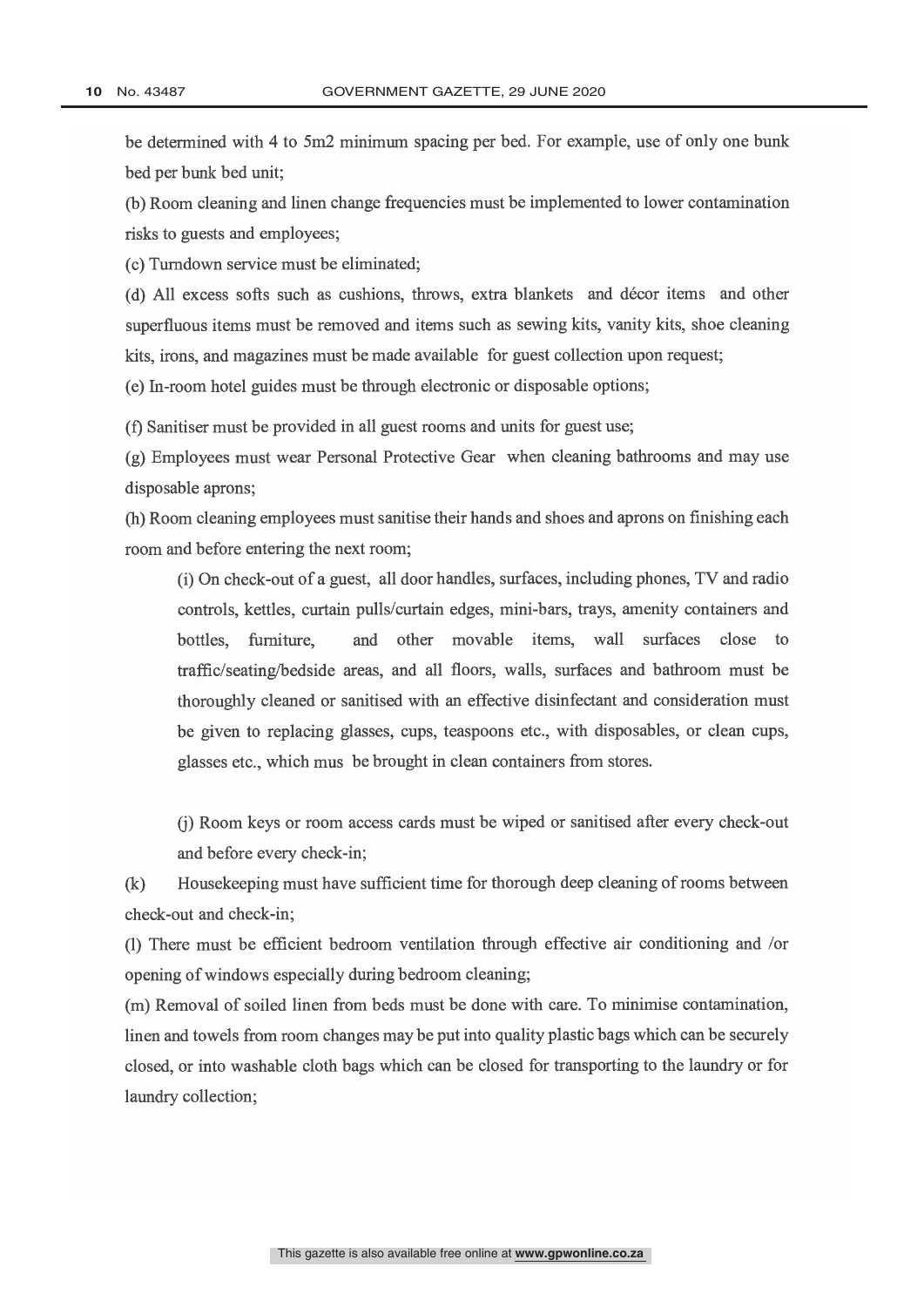(n) Fewer guest supplies must be kept in housekeeping trolleys and the trolley and remaining contents must be wiped regularly and then be deep cleaned at the end of each day's shift; (o) All cleaning equipment such as mops and wet cloths must be dipped in sanitising solution after each room clean and must be sanitised in solution for 30 minutes at the end of each shift; (p) Hotels, lodges, bed and breakfast, time -share facilities and resorts and guest houses that provide accommodation for quarantine and isolation purposes must in addition to these Directions, continue to observe the terms and conditions of their operation as authorised by the departments of Public Works and Health.

# Luggage

6.4 All luggage must be disinfected before or after off -loading from vehicles and employees / owners handling luggage must sanitise or wash hands with soap immediately before and after touching luggage.

#### DIRECTIONS FOR CONFERENCE AND MEETING VENUES

7 Conference and meeting venues must comply with the following directions:

7.1 The number of persons entering a conference and meeting venue must not be more than 50 and the person managing the venue or organizing the conference or meeting must ensure compliance with the requirement relating to physical distancing, which is at least one and a half meters.

#### Records to be kept

7.2 The organiser of a conference or meeting or the person managing the venue must-

(a) keep a daily record of the full names, Identity Number or Passport Number, nationality, nature of position (i.e. temporary, casual or permanent), residential address, and cell phone numbers of employees and persons who enter their premises. In the case of an employee, the record obtained on the first day and as updated when necessary, remains valid for the duration of the employment;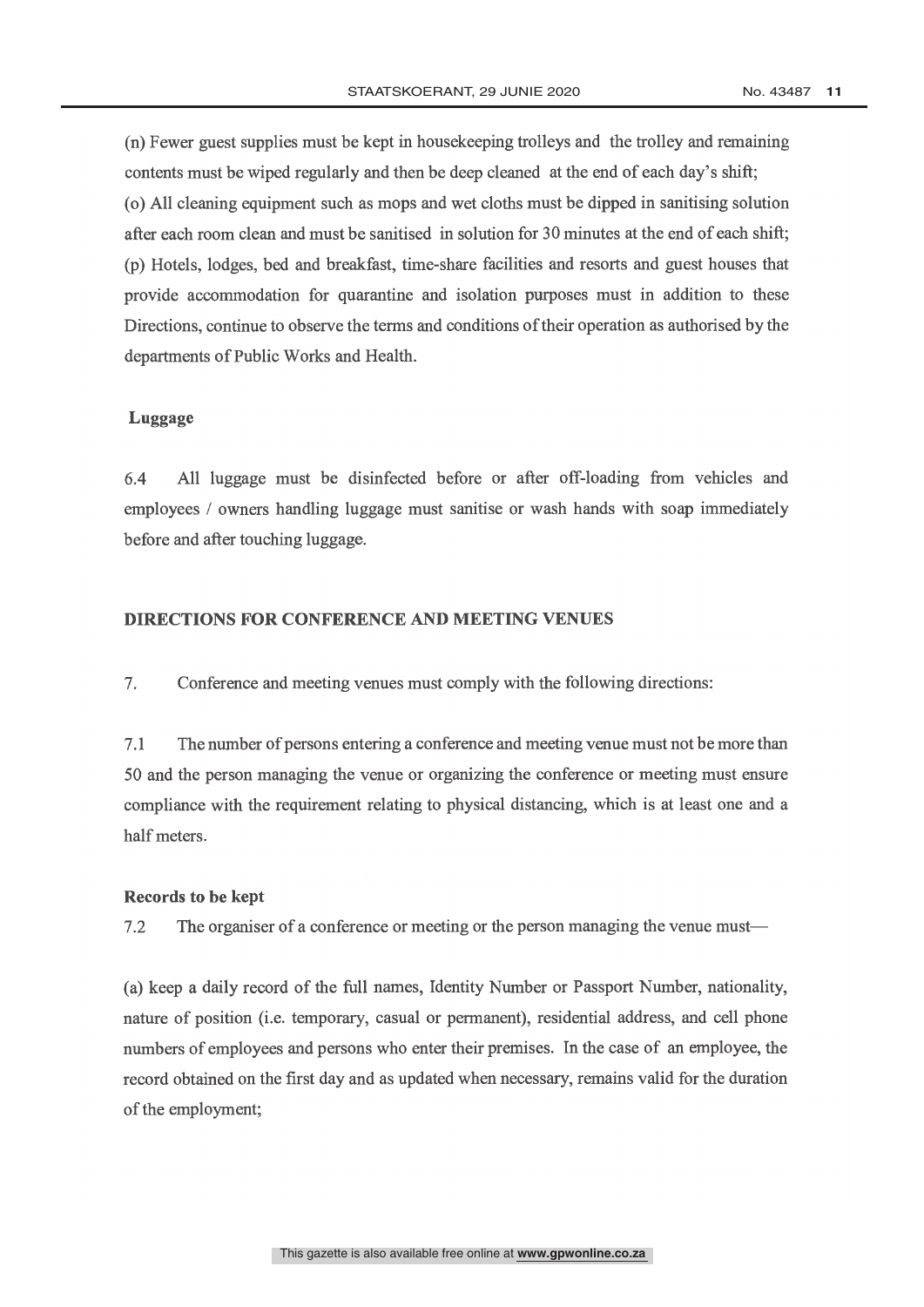- (b) make such record available, should it be required in terms of the Regulations; and
- (c) keep the record for the duration of the national state of disaster and retain the record for a period of six weeks after the end of the national state of disaster.

#### Screening, Sanitisation and Masks

7.3 The person managing the venue or the organiser of the conference or meeting must-(a) at reservation, conduct a screening questionnaire for every delegate and take precautionary measures to protect the delegates and others on the premises. Such measures may include denying a delegate access to the premises before the arrival of that delegate at the premises;

(b) set up screening stations before or after entrances, at the front of queues to facilitate screening of delegates at each and every entry;

(c) after screening, where necessary, isolate a person in a facility within the premises designated for isolation.

(d) not allow onto the premises, a person who is not wearing a cloth mask, or homemade item that covers the nose and mouth or another appropriate item to cover the nose and mouth;

(e) ensure that delegates wear masks at all times except when eating or drinking;

(f) sanitise delegates before they enter onto the premises;

(g) frequently sanitise delegates during their stay on the premises or provide delegates with sanitisers for frequent use;

(h) provide to delegates pens and papers upon request, and delegates must keep any such pens and papers in their possession. Any pens left must be wiped or disposed of, and paper left must be disposed of;

(i) only provide individual water and individual mints condiments. The use of containers or bowls is prohibited;

(j) sanitise microphone and podium after use by every person; and

(k) designate a seat for each delegate and not allow a delegate to change the seat.

# DIRECTIONS FOR CASINOS

8. Casinos must comply with the following directions: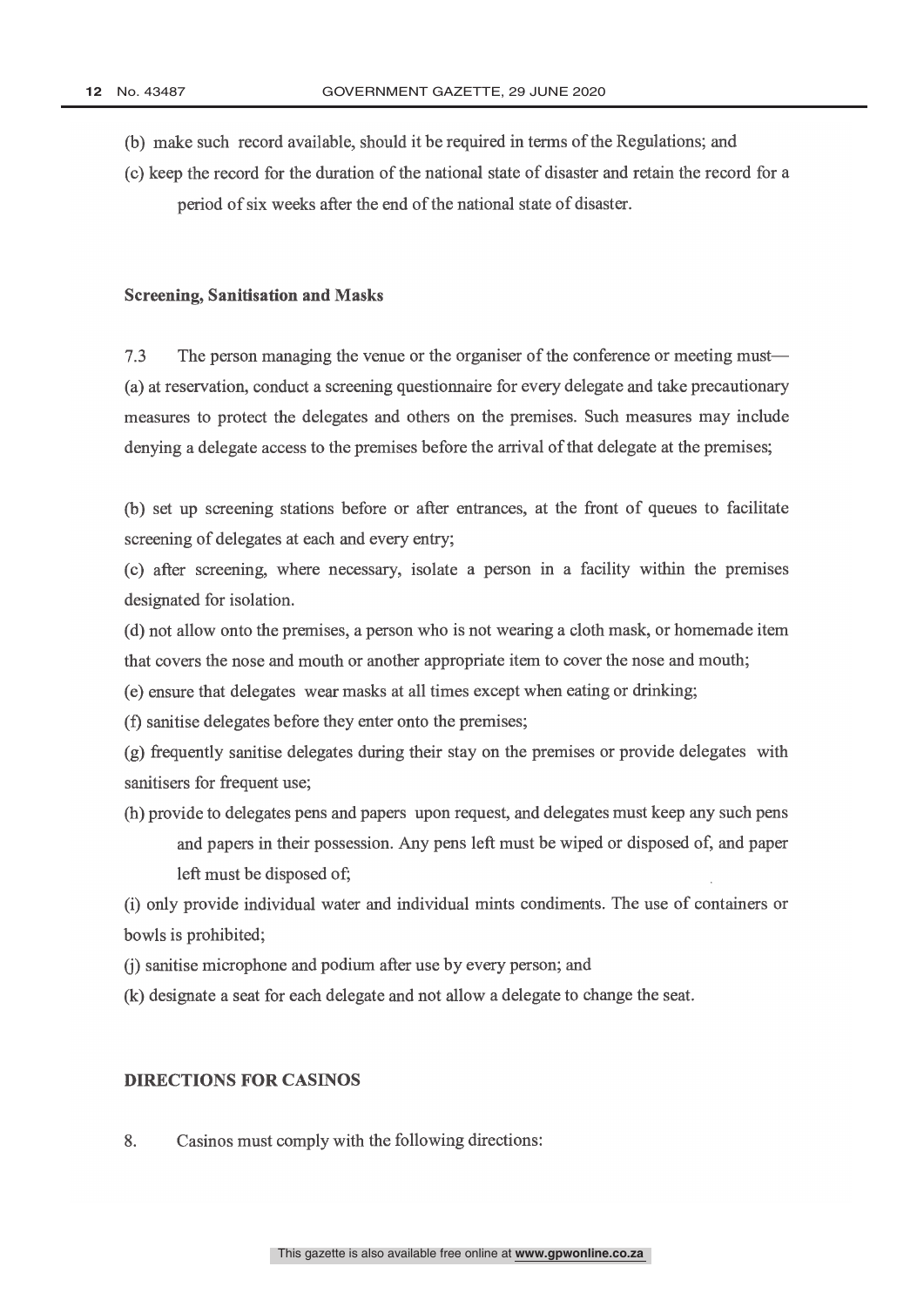8.1 The number of persons entering a casino may not be more than 50 percent based on the available floor space of the gambling floor and casinos must ensure compliance with the requirement relating to physical distancing, which is at least one and a half meters.

# Records

8.2 The person managing a Casino must—

(a) keep a daily record of the full names, Identity Number or Passport Number, nationality, nature of position (i.e. temporary, casual or permanent), residential address and cell phone numbers, of all employees and guests. In the case of an employee, the record obtained on the first day remains valid for the duration of the employment;

(b) make such record available, should it be required in terms of the Regulations or by the Minister; and

(c) keep the record for the duration of the national state of disaster and retain the record for a period of six weeks after the end of the national state of disaster.

#### Screening, Sanitisation and Masks

8.3 The person managing the Casino must—

(a) conduct a screening questionnaire for every guest and take precautionary measures to protect that guest and others on the premises. Such measures may include denying a guest access to the premises;

(b) after screening, where necessary, isolate a person in a facility designated for isolation within the premises;

(c) not allow a person onto the premises if that person is not wearing a cloth mask, or homemade item that covers the nose and mouth or another appropriate item to cover the nose and mouth;

(d) ensure that guests wear masks at all times except when eating or drinking;

(e) sanitise guests before they enter the premises;

(f) frequently sanitise guests during their stay on the premises or provide guests with sanitisers for frequent use;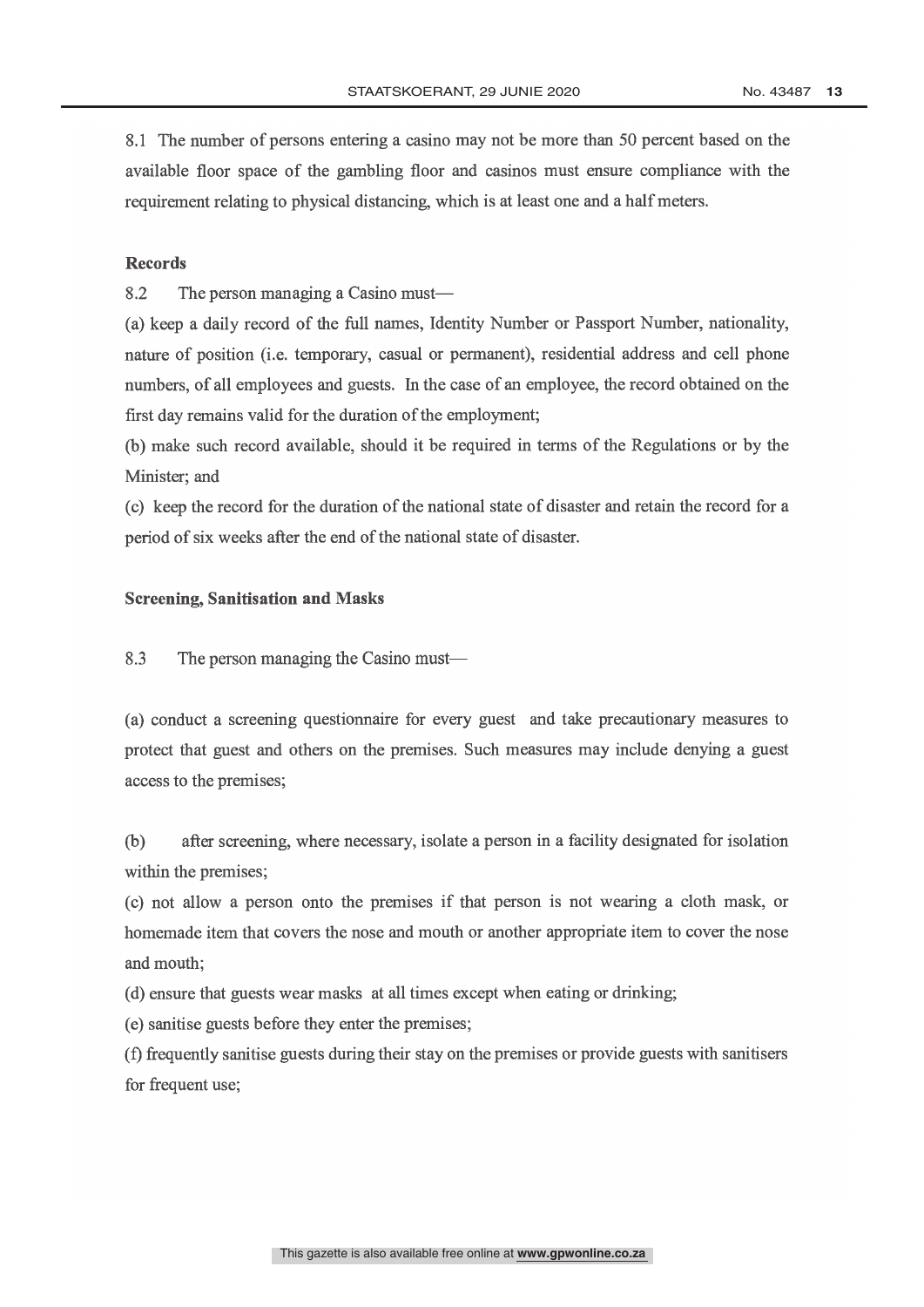(g) ensure that guests maintain at least a distance of one and a half meters between open machines;

(h) remove excess softs and movables to reduce surfaces; and

(i) sanitise all machines and other surfaces touched after every use, or provide guests with sanitisers to sanitise the surface that they will occupy and touch.

# DIRECTIONS FOR PRIVATE SELF DRIVE EXCURSIONS

9.1 Entry onto the premises of a tourist attraction must only be allowed -

(a) for self-drive excursion; and

(b) for private vehicles that comply with the directions issued by the Minister of Transport in respect of private vehicles.

9.2 In addition to the Directions set out above, restaurants, fast food outlets and coffee shops, Hotels, Lodges, bed and breakfast, time -share facilities and resorts and guest houses, Conference and meeting venues and Casinos must adhere to the following Directions:

# Social Distance

- 9.3 Every owner or person in charge of these establishments and facilities must ensure that
	- (a) there is no physical contact between persons at their premises;
	- (b) there is a minimum distance of one and a half metres between persons;
	- (c) all social distancing measures and health protocols are adhered to at all times; and
	- (d) where there are activities, such as talking, that cannot be performed while wearing
	- a face mask, the distance between persons is increased to two and a half meters.

## **Queuing**

 $9.4$ Every owner or person in charge of these establishments and facilities must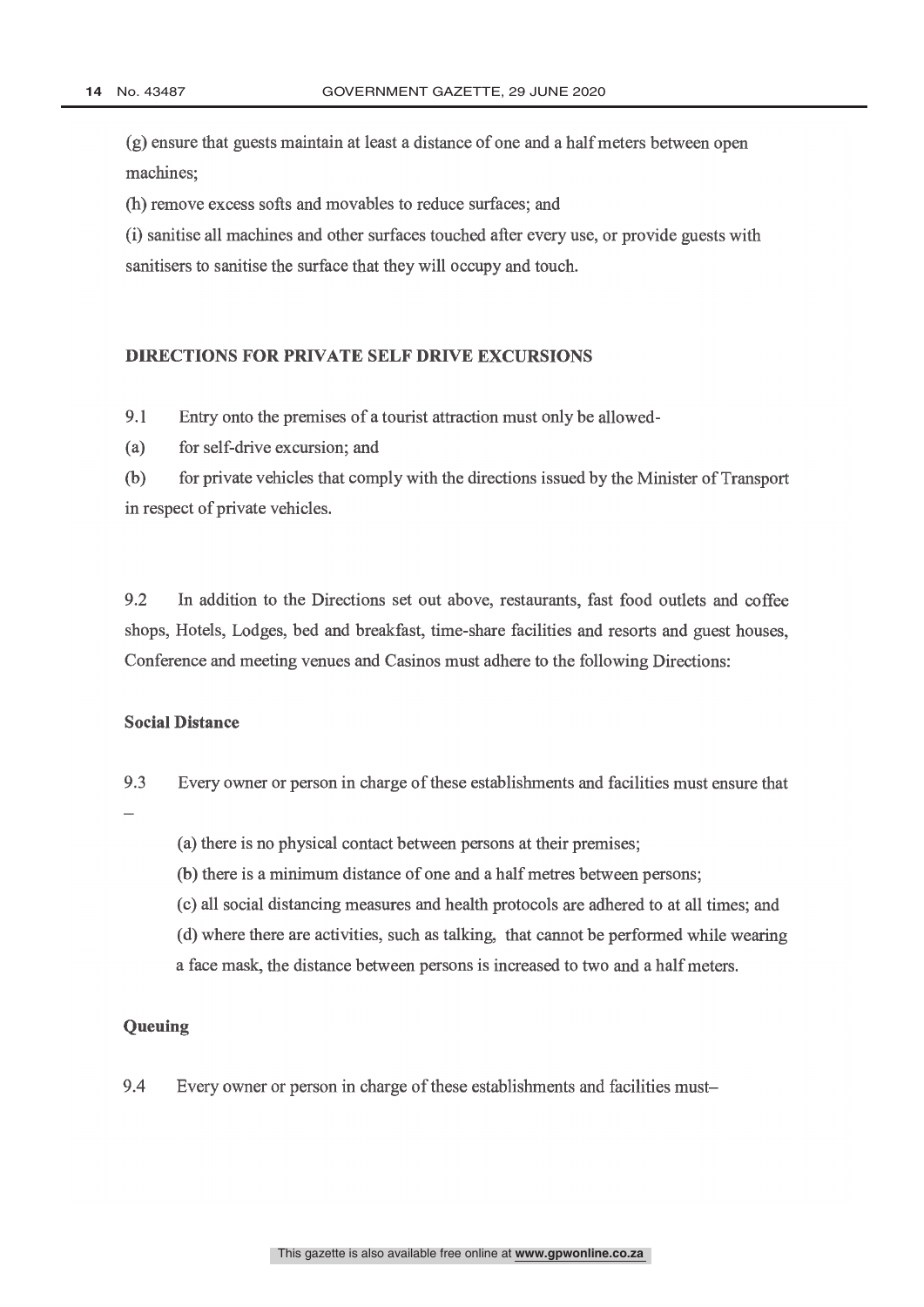(a) at any queuing point or potential queuing point, i.e., for reception, ticket kiosks, check -in and pick up counters, primary entrances, lifts, staff entrances, restaurant entrances etc. use signs or marks to manage queues and spacing at one and a half metres;

(b) monitor queuing situations and make adjustments if measures prove to be inadequate.

#### Lounges & Waiting Areas

9.5 The following measures must be implemented:

(a) Furniture must be spaced out and excess furniture must be removed as far as possible;

(b) Furniture may also be taped off;

(c) Where possible multiple- seaters must be removed or be clearly designated with tape or notices to indicate the number of people that can be seated;

(d) Discretion can be used for people from the same small family who are travelling together.

## Kitchens

9.6 The following measures must be implemented:

(a) Workstations must be demarcated to indicate the physical spacing required and Perspex or similar protective shields may be used to separate facing and side -by -side stations;

(b) Equipment must be sanitised frequently using surface sanitisers. Handles, knobs, dials, switches and static equipment and utensils, pots and pans, and receptacles must undergo more frequent hot washing;

(c) Kitchen equipment and guest crockery and cutlery must be washed separately both on deep, high temperature wash cycles; and

(d) The exterior of any packaged food item, not completely used up, and of all containers of food, must be sanitised with wipes after each use.

### Goods Receiving/Loading Bays

9.7 The following measures must be implemented:

(a) Every supplier who enters a business premises must have their temperature taken, be screened for COVID-19 symptoms, be entered into a register of visitors and undergo sanitising in a procedure similar to that of employees;

(b) Employees manning the loading and off -loading must wear shoes protection/gum boots, protective boiler suits, aprons or gowns, and wash hands frequently between and before and after each delivery or offload;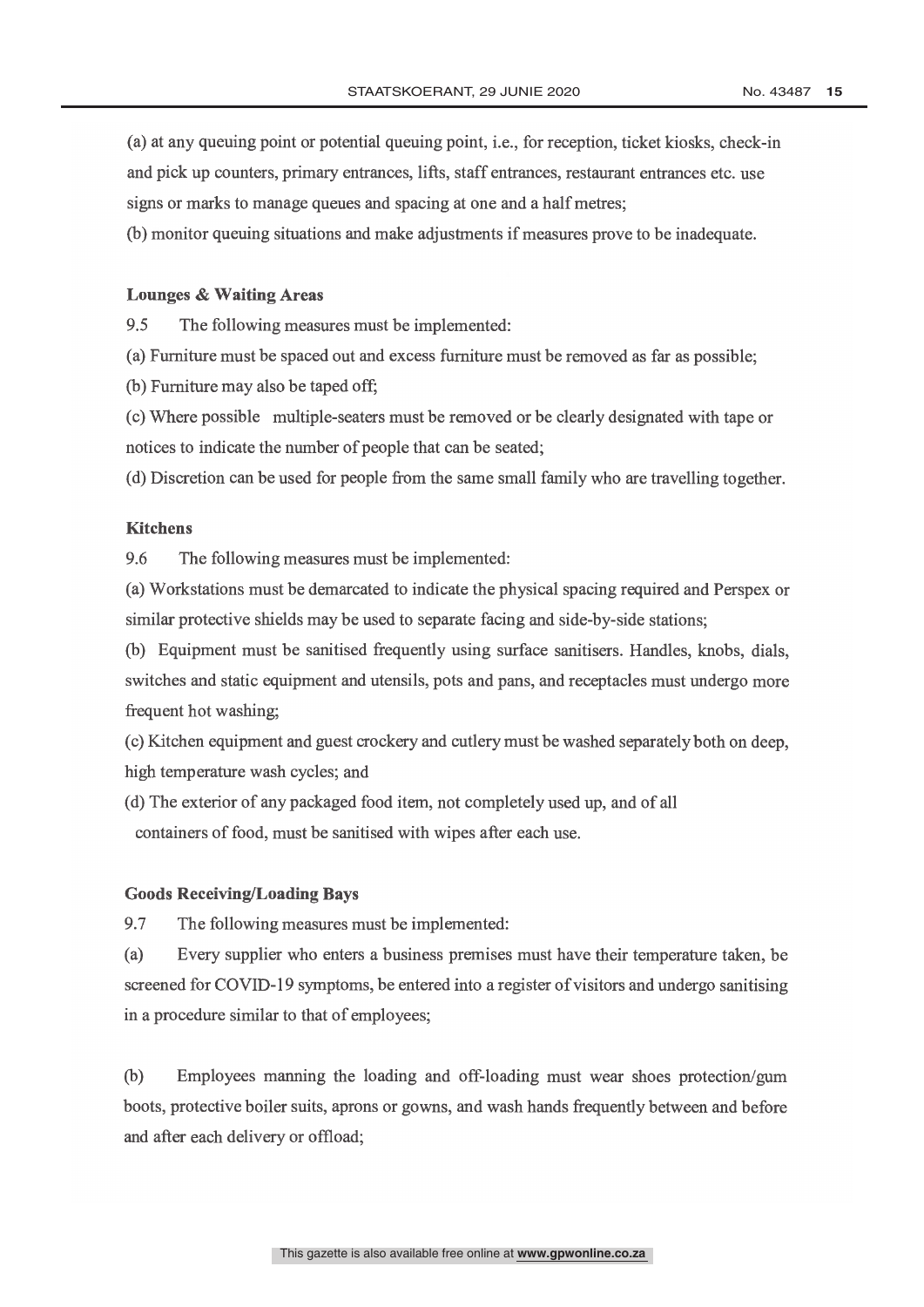- $(c)$ All goods must be fully sanitised before entering the stores and refrigerators; and
- (d) The entire area, and all its surfaces must be sanitised at regular intervals.

# **Training of Employees**

- 9.8 The employer must—
- (a) regularly provide information and train employees and delivery persons on the COVID-19 health protocols issued by the Minister of Health from time to time, including protocols on the following:
	- (i) The procedures related to the use, reuse and wearing of masks;
	- (ii) the utilisation of Personal Protective Equipment;
	- (iii) keeping physical distance;
	- (iv) basic hygiene practises including the washing of hands;
	- (v) cleaning and disinfecting of equipment and surfaces;
	- (vi) contactless operations;
	- (vii) package handling; and
	- (viii) handling of orders and delivery to customers.

(b) inform employees, delivery persons on the responsibility to advice the employer if they are tested positive for COVID -19 or have been in contact with someone who is COVID-19 positive.

#### Commencement

 $10.$ These Directions come into operation on the date of publication in the Government Gazette.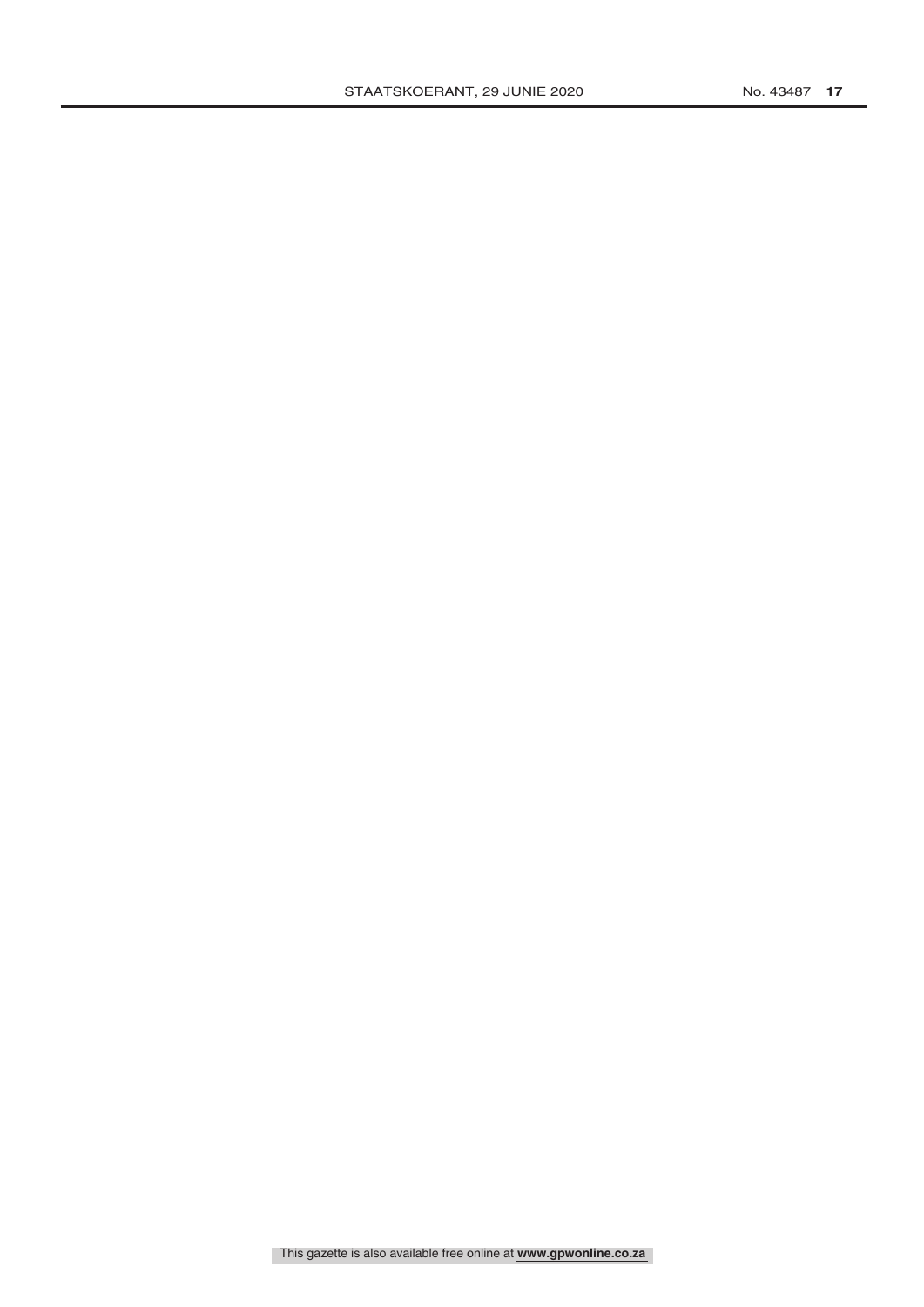This gazette is also available free online at **www.gpwonline.co.za**